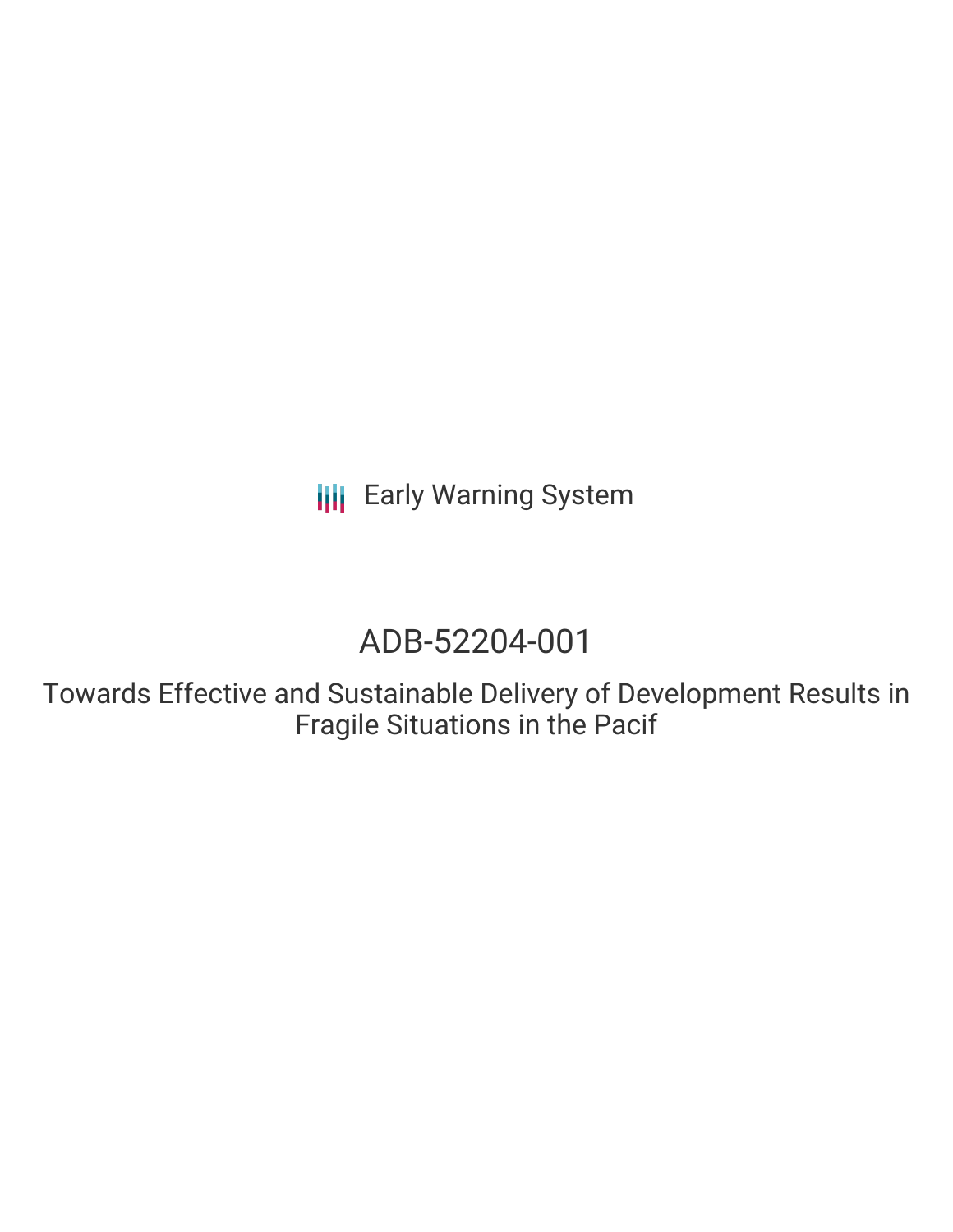



# Early Warning System Towards Effective and Sustainable Delivery of Development Results in Fragile Situations in the Pacif

#### **Quick Facts**

| <b>Countries</b>               | Kiribati, Marshall Islands, Micronesia, Nauru, Papua New Guinea, Solomon Islands, Timor-Leste, Tuvalu, Vanuatu |
|--------------------------------|----------------------------------------------------------------------------------------------------------------|
| <b>Financial Institutions</b>  | Asian Development Bank (ADB)                                                                                   |
| <b>Status</b>                  | Active                                                                                                         |
| <b>Bank Risk Rating</b>        |                                                                                                                |
| <b>Sectors</b>                 | Law and Government, Technical Cooperation                                                                      |
| <b>Investment Type(s)</b>      | Fund                                                                                                           |
| <b>Investment Amount (USD)</b> | $$0.50$ million                                                                                                |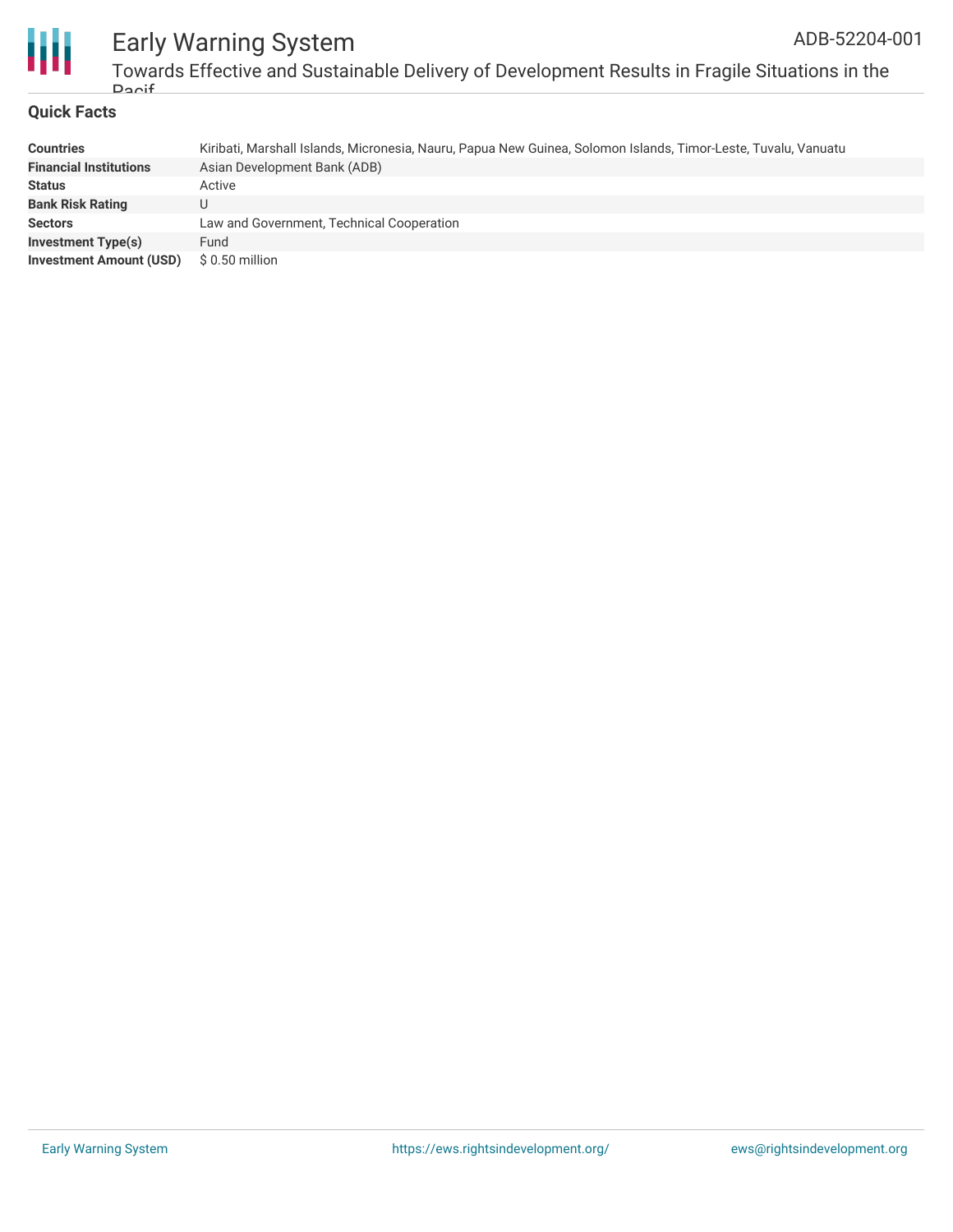

#### Early Warning System Towards Effective and Sustainable Delivery of Development Results in Fragile Situations in the Pacif ADB-52204-001

# **Project Description**

According to the bank website, the project will "support improving the development effectiveness and sustainability of Asian Development Bank (ADB) operations in fragile situations to help build resilience and address the causes of fragility in the Pacific. Through a series of country assessments, the TA will map out contributing factors to fragility in the Pacific. Based on these assessments as well as a review of ongoing and completed projects, the TA will identify new approaches to operations in fragile situations for project design, implementation, and operation and maintenance (O&M;). The TA will also facilitate capacity building and institutional strengthening activities that respond to the specific needs of fragile situations and help build resilience. A flagship knowledge-sharing event on fragility-sensitive approaches to development in the Pacific will provide for an exchange of experiences, lessons learned and best practices."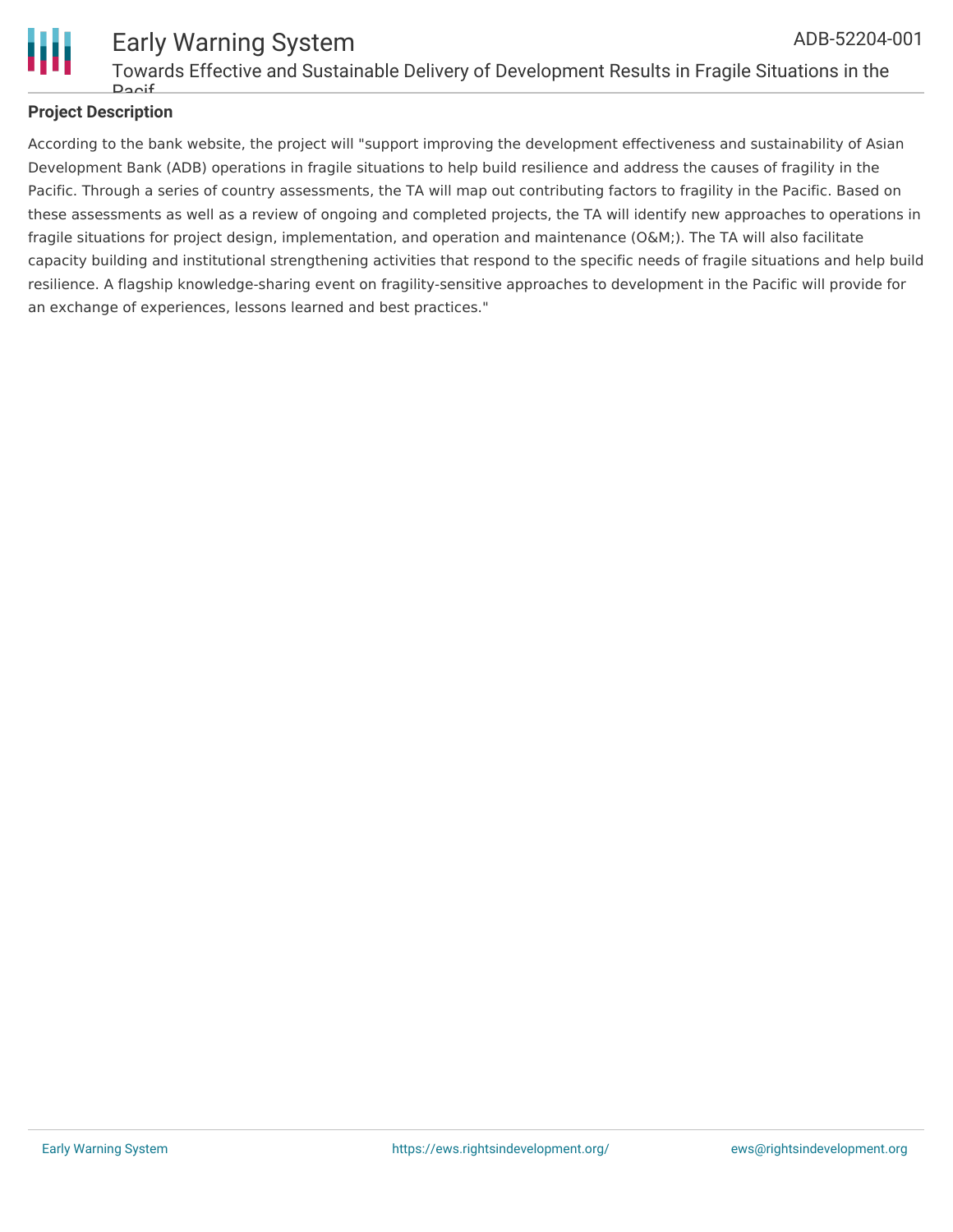

# Early Warning System

## **Investment Description**

Asian Development Bank (ADB)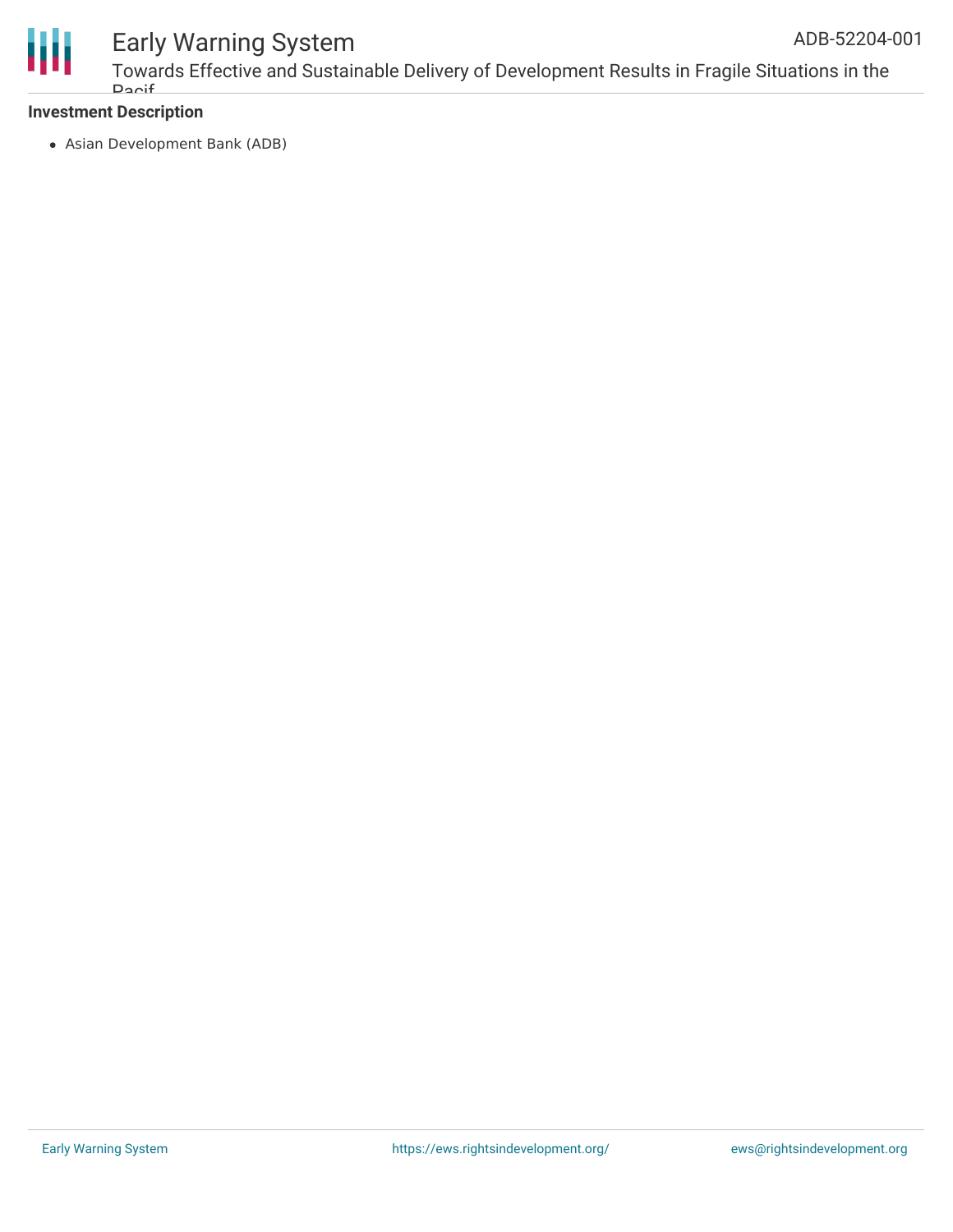

#### Early Warning System Towards Effective and Sustainable Delivery of Development Results in Fragile Situations in the ADB-52204-001

### **Contact Information**

Pacif

Responsible ADB Officer Andrysiak, Artur T. Responsible ADB Department Pacific Department Responsible ADB Division PASP Executing Agencies Asian Development Bank 6 ADB Avenue, Mandaluyong City 1550, Philippines

### **ACCOUNTABILITY MECHANISM OF ADB**

The Accountability Mechanism is an independent complaint mechanism and fact-finding body for people who believe they are likely to be, or have been, adversely affected by an Asian Development Bank-financed project. If you submit a complaint to the Accountability Mechanism, they may investigate to assess whether the Asian Development Bank is following its own policies and procedures for preventing harm to people or the environment. You can learn more about the Accountability Mechanism and how to file a complaint at: http://www.adb.org/site/accountability-mechanism/main